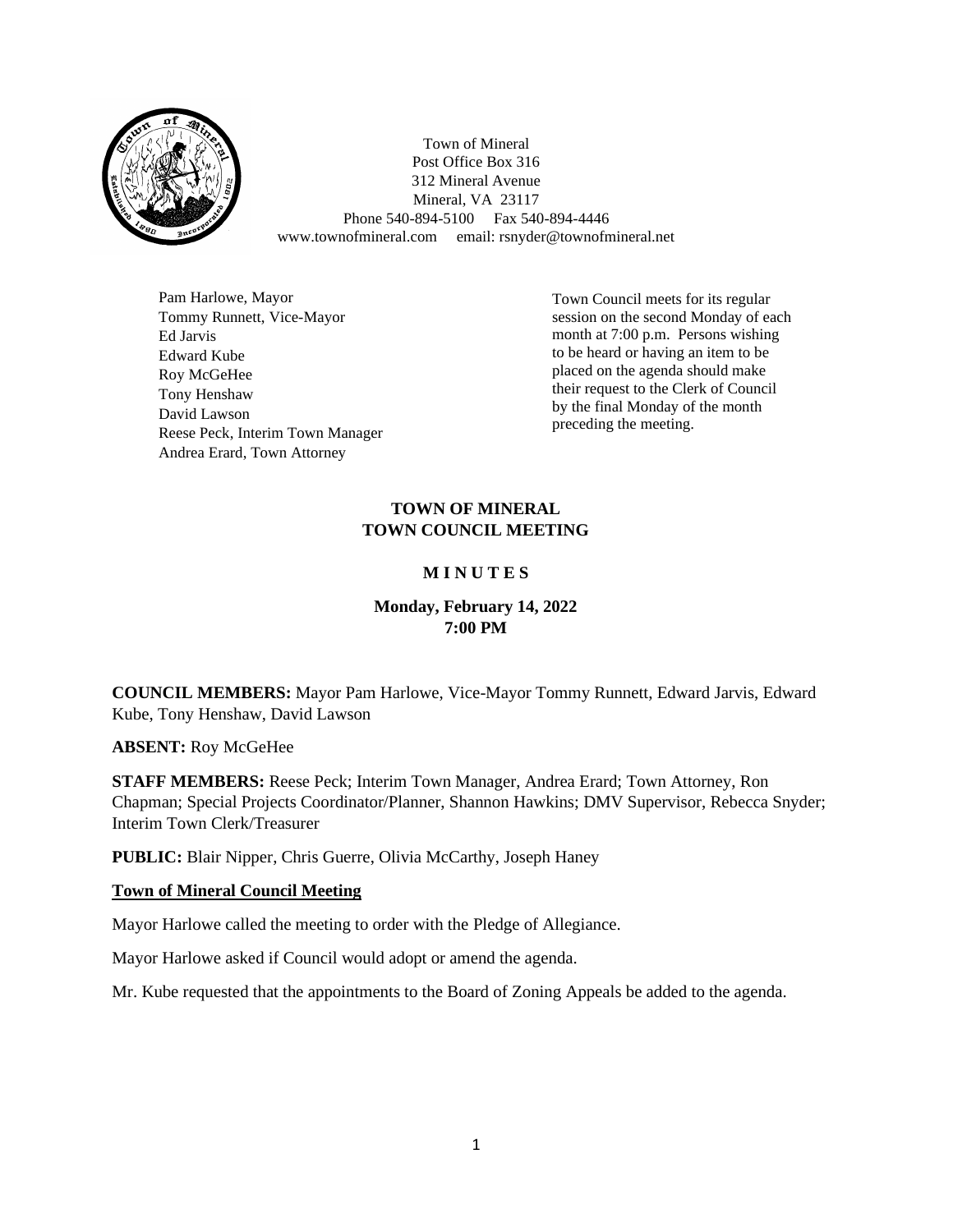**Motion by Mr. Kube to adopt the agenda with the Board of Zoning Appeals addition, Mr. Runnett seconded. Motion passed with a unanimous vote.**

| <b>Tommy Runnett – yes</b> | Tony Henshaw – yes     |
|----------------------------|------------------------|
| Ed Kube – yes              | <b>Ed Jarvis</b> – yes |
| David Lawson – yes         |                        |

Mayor Harlowe introduced the new Interim Town Manager, Reese Peck.

Mr. Peck gave an introduction with a brief description of his work experience and background.

Mayor Harlowe opened the Public Hearing regarding leasing of the Old Town Hall.

There were no public speakers.

There was no discussion by Council.

Mayor Harlowe closed the Public Hearing.

### **Public Comments:**

Chris Guerre spoke of his concern of the dumpster near the old elementary school. Vultures are being attracted to the dumpster. The unit is being filled up weekly, often at night. Mr. Guerre is asking the nuisance be removed.

Blair Nipper spoke of her concern of not seeing the posting of the public hearing regarding the election of Town Council being switched to November. The Town Attorney, Andrea Erard, replied that the public hearing will be posted next month.

### **Approval of Council Meeting Minutes**

Mr. Kube reviewed the Town Council Meeting Minutes for the month of August and suggested the necessary corrections.

**Motion was made by Mr. Kube to approve the minutes as revised for the August 9, 2021 Town Council Meeting, Mr. Runnett seconded. Motion was passed with a unanimous vote.**

| Tony Henshaw – yes |
|--------------------|
| Ed Jarvis – yes    |
|                    |

**David Lawson – yes**

Mr. Kube reviewed the Town Council Meeting Minutes for the month of September and suggested the necessary corrections.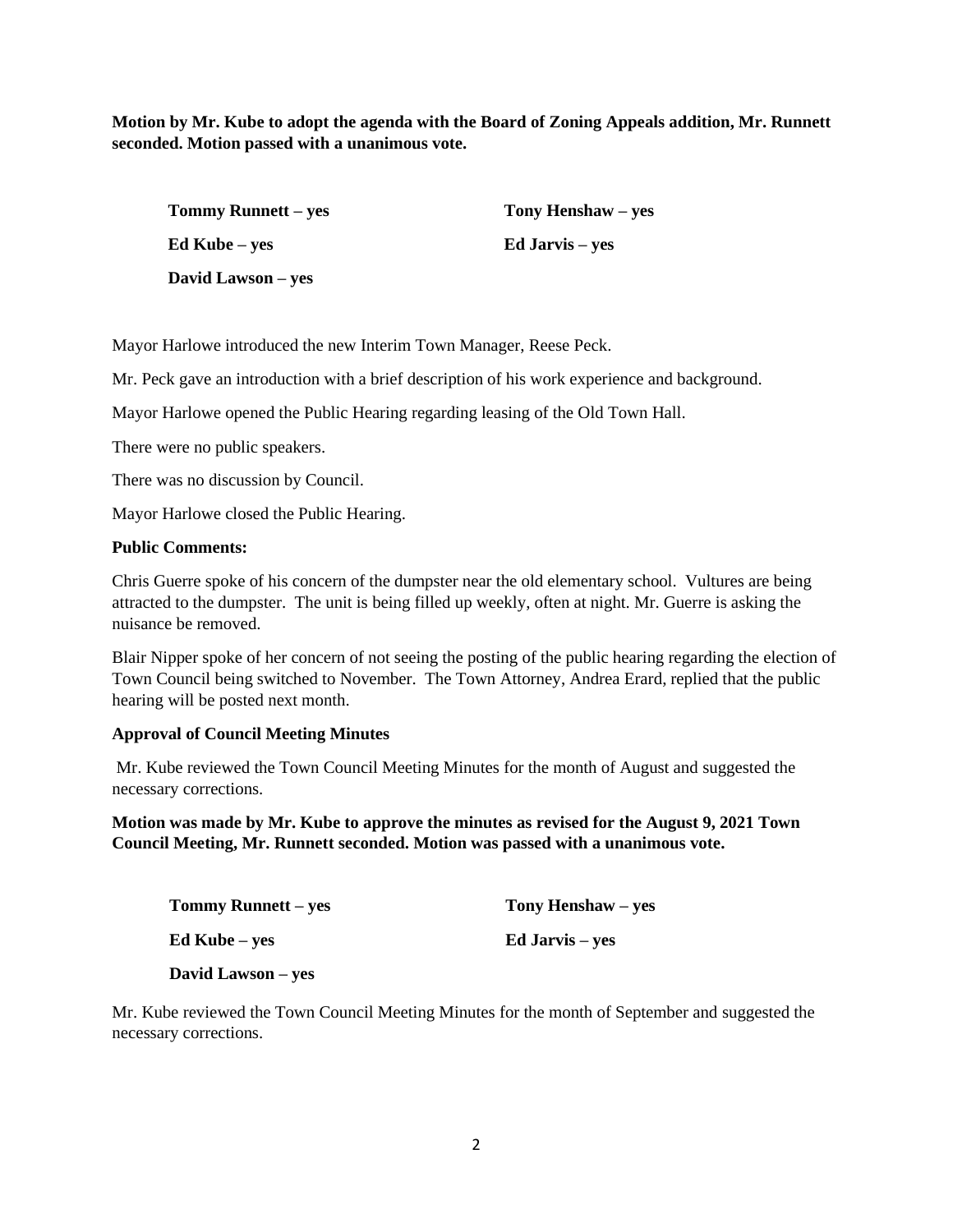**Motion was made by Mr. Kube to approve the minutes as revised for the September 13, 2021 Town Council Meeting, Mr. Jarvis seconded. Motion was passed with a unanimous vote.**

| <b>Tommy Runnett – yes</b> | Tony Henshaw – yes     |
|----------------------------|------------------------|
| Ed Kube – yes              | <b>Ed Jarvis</b> – yes |
| David Lawson – yes         |                        |

Mr. Kube reviewed the Town Council Meeting Minutes for the month of November and suggested the necessary corrections.

**Motion was made by Mr. Kube to approve the minutes as revised for the November 8, 2021 Town Council Meeting, Mr. Runnett seconded. Motion was passed with a unanimous vote.**

| <b>Tommy Runnett – yes</b> | Tony Henshaw – yes     |
|----------------------------|------------------------|
| Ed Kube – yes              | <b>Ed Jarvis</b> – yes |
| David Lawson – yes         |                        |

Mr. Kube reviewed the Town Council Meeting, Special Session held on November 18, 2021 and suggested the necessary corrections.

**Motion was made by Mr. Kube to approve the minutes as revised for the November 18, 2021 Special Session Meeting, Mr. Jarvis seconded. Motion was passed with a unanimous vote.**

| <b>Tommy Runnett</b> – yes | Tony Henshaw – yes     |
|----------------------------|------------------------|
| <b>Ed Kube</b> – yes       | <b>Ed Jarvis</b> – yes |
| David Lawson – yes         |                        |

Mr. Kube reviewed the Town of Mineral Public Hearing held on December 30, 2021 and suggested the necessary corrections.

**Motion was by Mr. Kube to approve the minutes as revised for the December 30, 2021 Public Hearing, Mr. Jarvis seconded. Motion was passed with a unanimous vote.**

| <b>Tommy Runnett</b> – yes | Tony Henshaw – yes     |
|----------------------------|------------------------|
| <b>Ed Kube</b> – yes       | <b>Ed Jarvis</b> – yes |
| David Lawson – yes         |                        |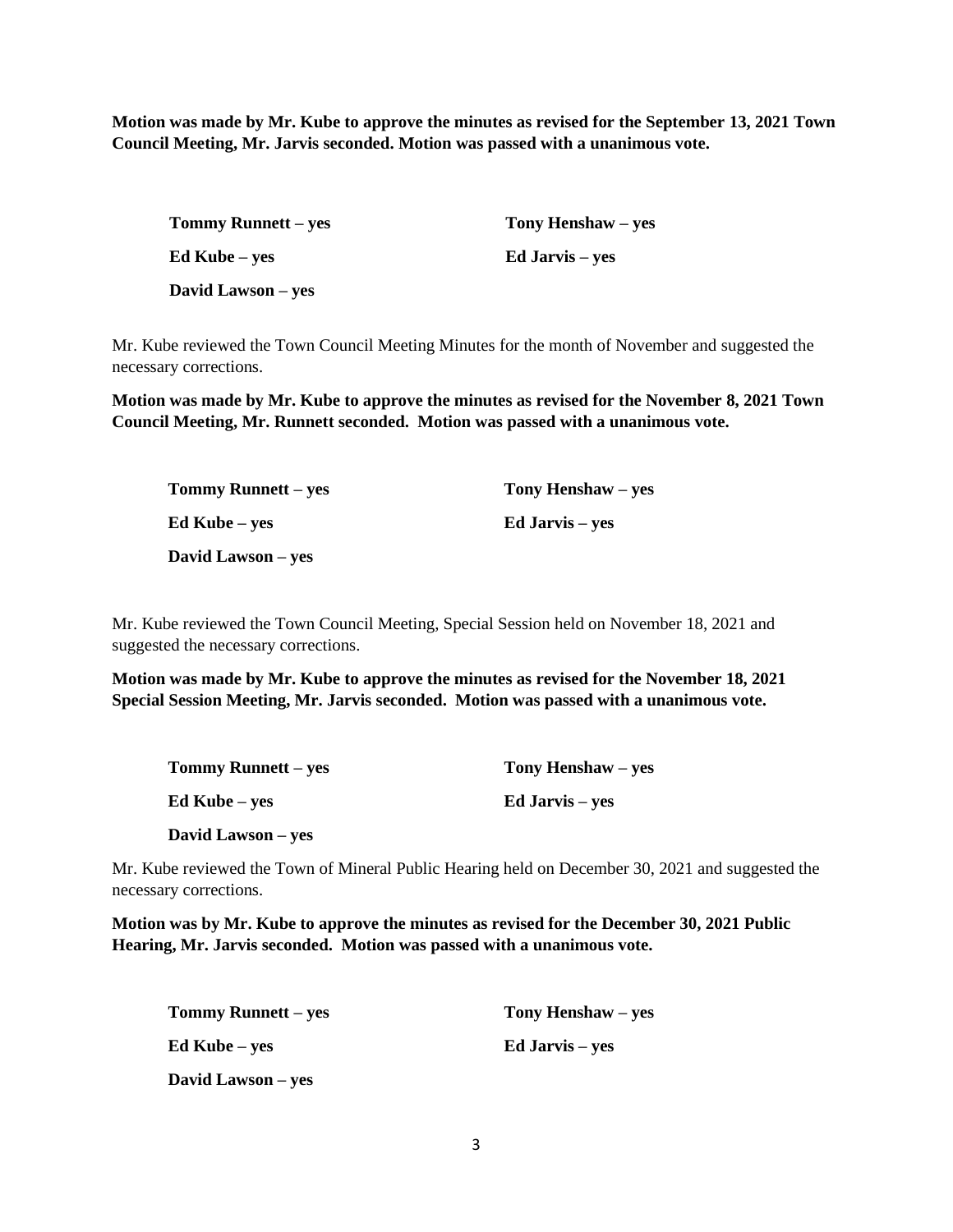Mr. Kube reviewed the Town Council Meeting Minutes for the month of December and suggested the necessary corrections.

**Motion was made by Mr. Kube to approve the minutes as revised for the December 13, 2021 Town Council Meeting, Mr. Jarvis seconded. Motion was passed with a unanimous vote.**

| <b>Tommy Runnett</b> – yes | Tony Henshaw – yes     |
|----------------------------|------------------------|
| Ed Kube – yes              | <b>Ed Jarvis</b> – yes |
| David Lawson – yes         |                        |

### **Approval of Bills to be Paid**

Rebecca Snyder presented the Bills to be Paid report for the month of February.

Mayor Harlowe added a second bill from Roto Rooter to the report.

Mr. Jarvis questioned the Dominion Power bill for the Well 5-Walton Park service. This location is no longer the Town's responsibility therefore the electric bill should not be included in the Town's expenses.

## **Motion was made by Mr. Jarvis to approve the February Bills to be Paid, Mr. Runnett seconded. Motion was passed with a unanimous vote.**

| <b>Tommy Runnett</b> – yes | Tony Henshaw – yes     |
|----------------------------|------------------------|
| <b>Ed Kube</b> – yes       | <b>Ed Jarvis</b> – yes |
| David Lawson – yes         |                        |

#### **Town Manager and Staff Reports**

The following staff reports were presented to the Council:

Interim Town Manager Report presented by Mr. Reese Peck

DMV Supervisor Report presented by Ms. Shannon Hawkins

Interim Town Clerk/Treasurer report presented by Mrs. Rebecca Snyder

Special Projects Coordinator/Planner report presented by Mr. Ron Chapman

#### **Town Attorney Report**

Ms. Andrea Erard presented the first draft of the revised employee manual. Approval will be given on individual pages one at a time, in lieu of approving the manual as a whole.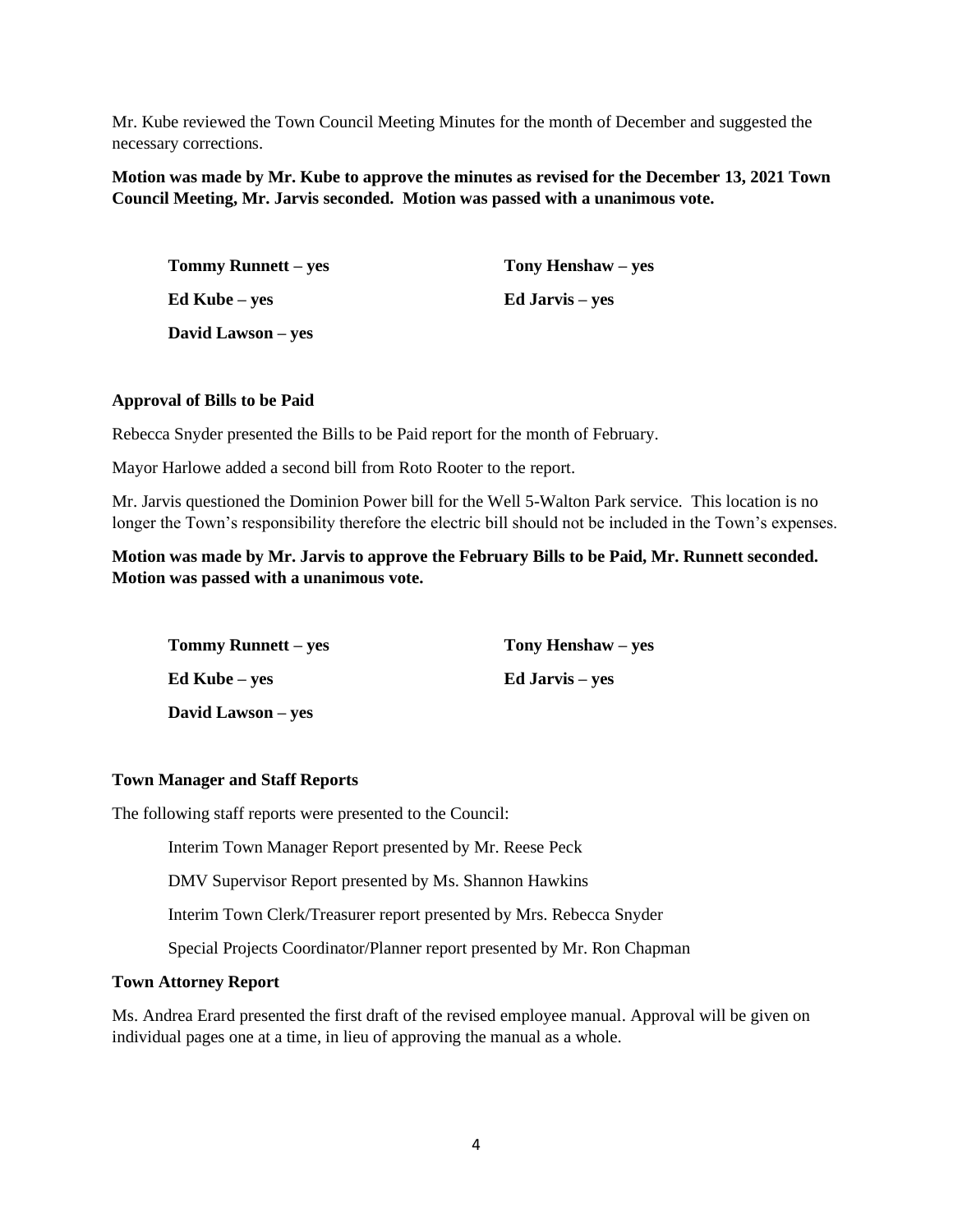#### **Standing Committee Reports**

Auditor Committee Report was presented by Mr. Kube who explained how the Town is preparing for the next audit.

Beautification/Anti-Litter Committee was presented by Mr. Kube discussing the upcoming seasonal start of the Farmer's Market.

Building Committee report was presented by Mr. Jarvis discussing renting out the old town hall.

Budget and Finance Committee: no report, but will have a report next month

Cemetery Committee: no report

Communications Committee spoke on improving the Town's website

Economic Development Committee: no report

Personnel Committee: no report

Planning Commission mentioned that Mr. Jim Snider was under the weather

Police and Legal Matters Committee: no report

Streets Committee report was presented by Mr. Henshaw.

Quotes are being collected to remove a tree on Mrs. Seay's property.

Debris on the streets left from the winter storms will be cleaned up in the next day or two.

Mr. Runnett continued the report with solutions for the intersection with the traffic light. Due to

several near missed accidents the intersection needs to be addressed to give room for

turning semi-trucks.

Water and Sewer Committee report was presented by Mr. Runnett. There is an increased inflow of water in the sewer line on the west side of town. The Town is working with a contractor to resolve the problem.

The pump station on Saint Frances and the Lagoon pump station is being looked into and Hank Staudinger is checking the manholes in that area.

The Town Square area is having a problem with residents using flushable wipes, there is no such thing as flushable wipes. Letters and notices have gone out explaining the situation. Large grease slugs have also been found in the lines.

#### **Old Business**

Andrea Erard spoke on authorizing a public hearing next month to reduce the members of the Planning Commission from seven members to five members.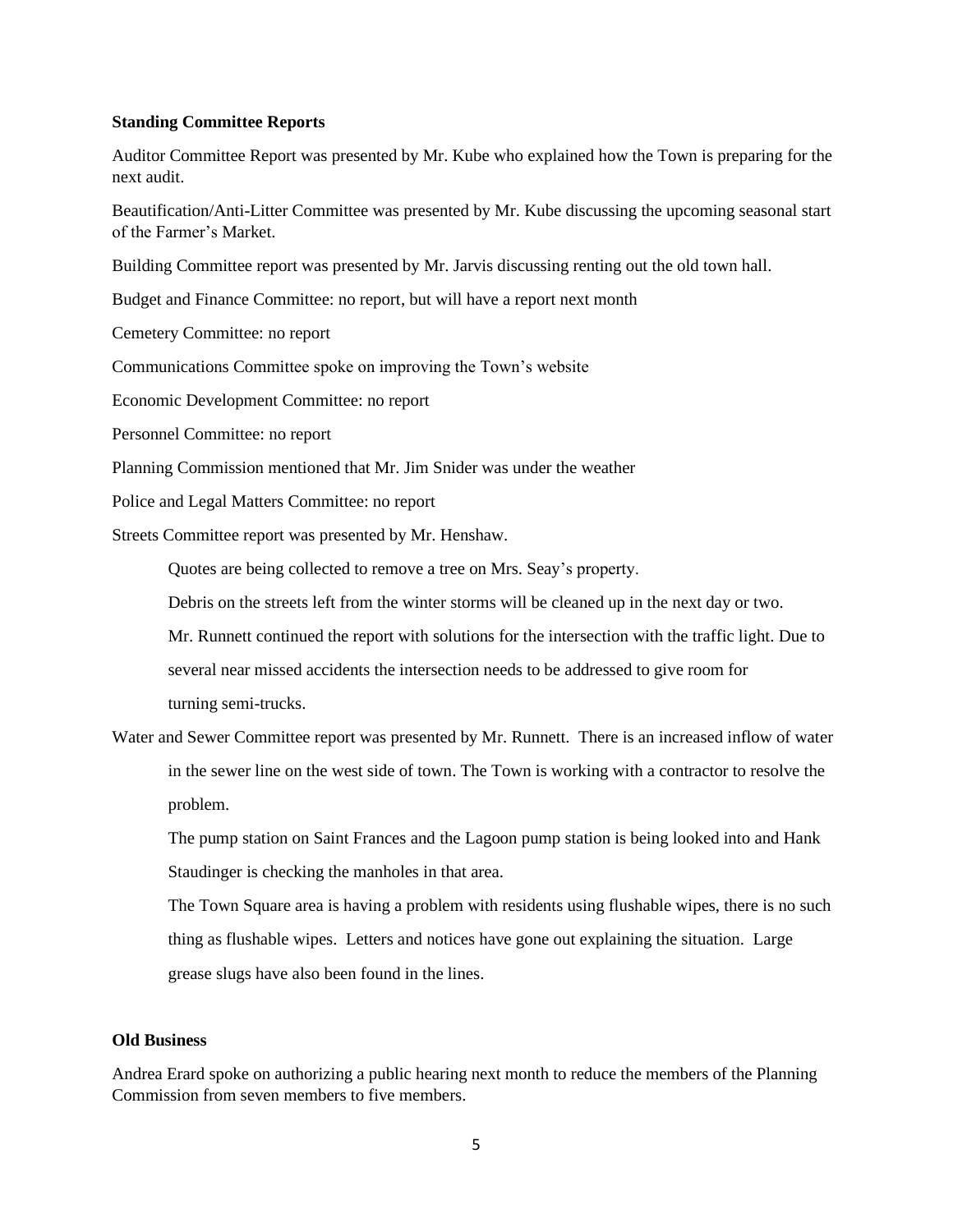**Motion was made by Mr. Jarvis to authorize a public hearing next month for the Planning Commission, Mr. Runnett seconded. Motion was passed with a unanimous vote.**

**Tommy Runnett – yes Tony Henshaw – yes Ed Kube – yes Ed Jarvis – yes David Lawson – yes**

**New Business**

**Motion was made by Mr. Kube to add Reese Peck and delete Ronald Chapman from the signature card from Blue Ridge Bank. Mr. Henshaw seconded. Motion was passed with a unanimous vote.**

| <b>Tommy Runnett – yes</b> | Tony Henshaw – yes     |
|----------------------------|------------------------|
| Ed Kube – yes              | <b>Ed Jarvis</b> – yes |
| David Lawson – yes         |                        |

Mr. Peck discussed switching telephone systems from the antiquated current system in the Town Office to Ooma Office. The Ooma Office telephone system includes several updated features and will save the Town approximately \$4,300 annually.

**Motion to purchase the Ooma Office telephone system for the Town Office was made by Mr. Kube and seconded by Mr. Lawson. Motion was passed with a unanimous vote.**

| <b>Tommy Runnett – yes</b> | Tony Henshaw – yes |
|----------------------------|--------------------|
| Ed Kube – yes              | Ed Jarvis – yes    |
| David Lawson – yes         |                    |

Mr. Peck presented a Website and Agenda Management Proposal. While using the Town of Bowling Green's website as an example, Mr. Peck showed the Council the features available with the MuniCode Website and Agenda package. The proposal included the pricing options the Town of Mineral could use.

Mr. Kube agreed the MuniCode package would be a win/win situation with the available features and cost savings, but to reccomend delay the purchase until the next fiscal year starting July, 2022.

Mr. Lawson spoke for the Communication Committee The Town should plan for the extra initial expense switching the MuniCode website would entail.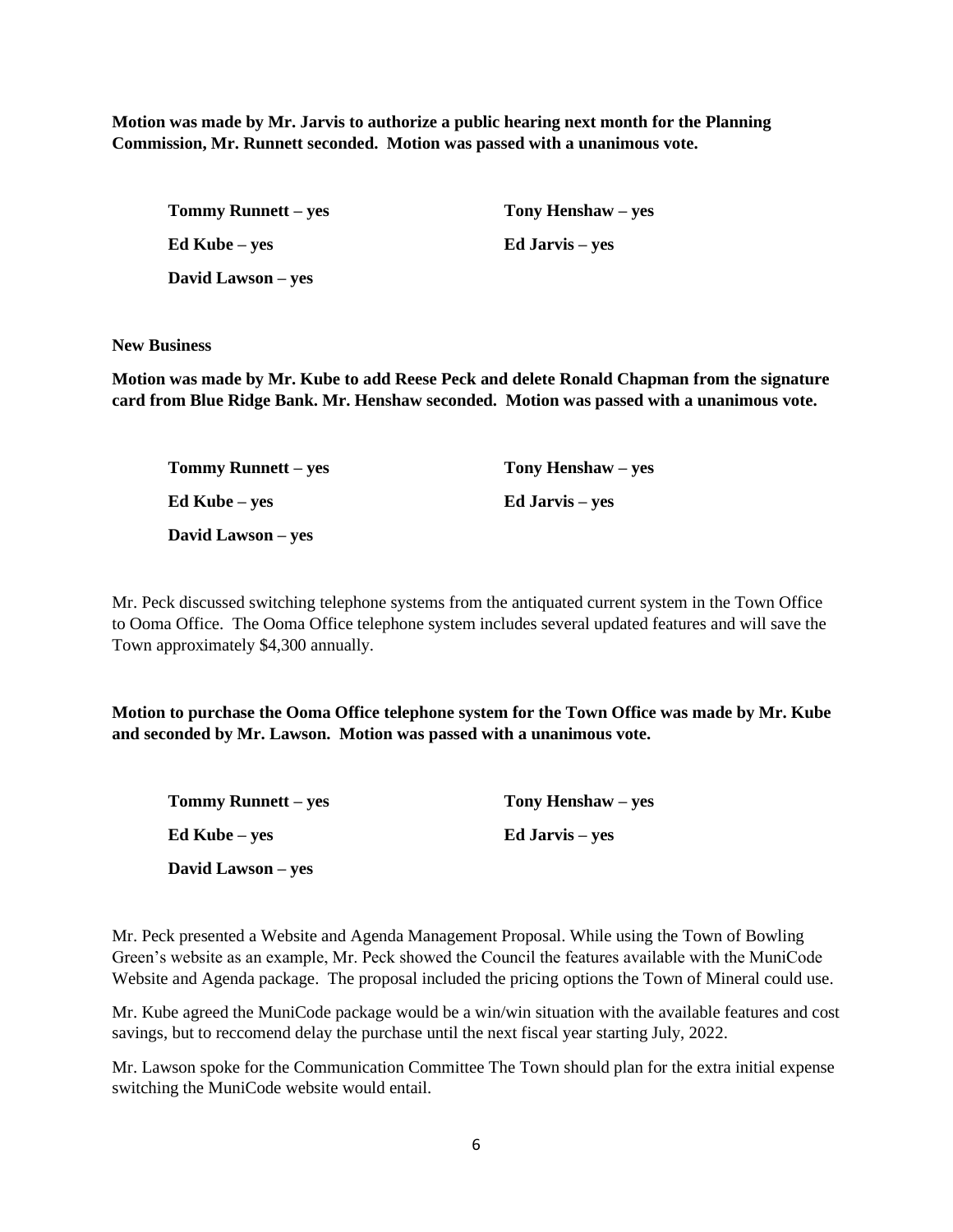Mr. Peck gave an informational presentation on Health Insurance Renewal. The insurance plans used by the Town will be discussed further by the Personnel Committee to be reported back to Town Council.

Mr. Chapman updated the Council regarding the Tax Bills. The Real Estate and Personal Property tax bills will be mailed on Friday, February 18, 2022. The Town will need to pay for postage and the shipping fees upfront in order for the printing company to distribute the bills.

**Motion made by Mr. Jarvis to pay the cost immediately of postage and shipping in order for the Real Estate and Personal Property taxes to be mailed out by February 18, 2022. Mr. Henshaw seconded. Motion was passed with a unanimous vote.** 

| Tommy Runnett – yes | Tony Henshaw – yes     |
|---------------------|------------------------|
| Ed Kube – yes       | <b>Ed Jarvis</b> – yes |
| David Lawson – yes  |                        |

Mr. Kube spoke on the Board of Zoning Appeals members. There are currently three members, but five members are needed.

**Motion was made by Mr. Kube to recommend to the Circuit Court that Michelle Covert be reappointed to the Board of Zoning Appeals. Mr. Jarvis seconded. Motion was passed with a unanimous vote.**

| Tommy Runnett – yes | Tony Henshaw – yes     |
|---------------------|------------------------|
| Ed Kube – yes       | <b>Ed Jarvis</b> – yes |
| David Lawson – yes  |                        |

**Motion was made by Mr. Kube that Anthony Wade be recommended to the Circuit Court as a new member of the Board of Zoning Appeals. Mr. Jarvis seconded. Motion was passed with a unanimous vote.** 

| Tommy Runnett – yes  | Tony Henshaw – yes |  |
|----------------------|--------------------|--|
| <b>Ed Kube</b> – ves | Ed Jarvis – yes    |  |
| David Lawson – yes   |                    |  |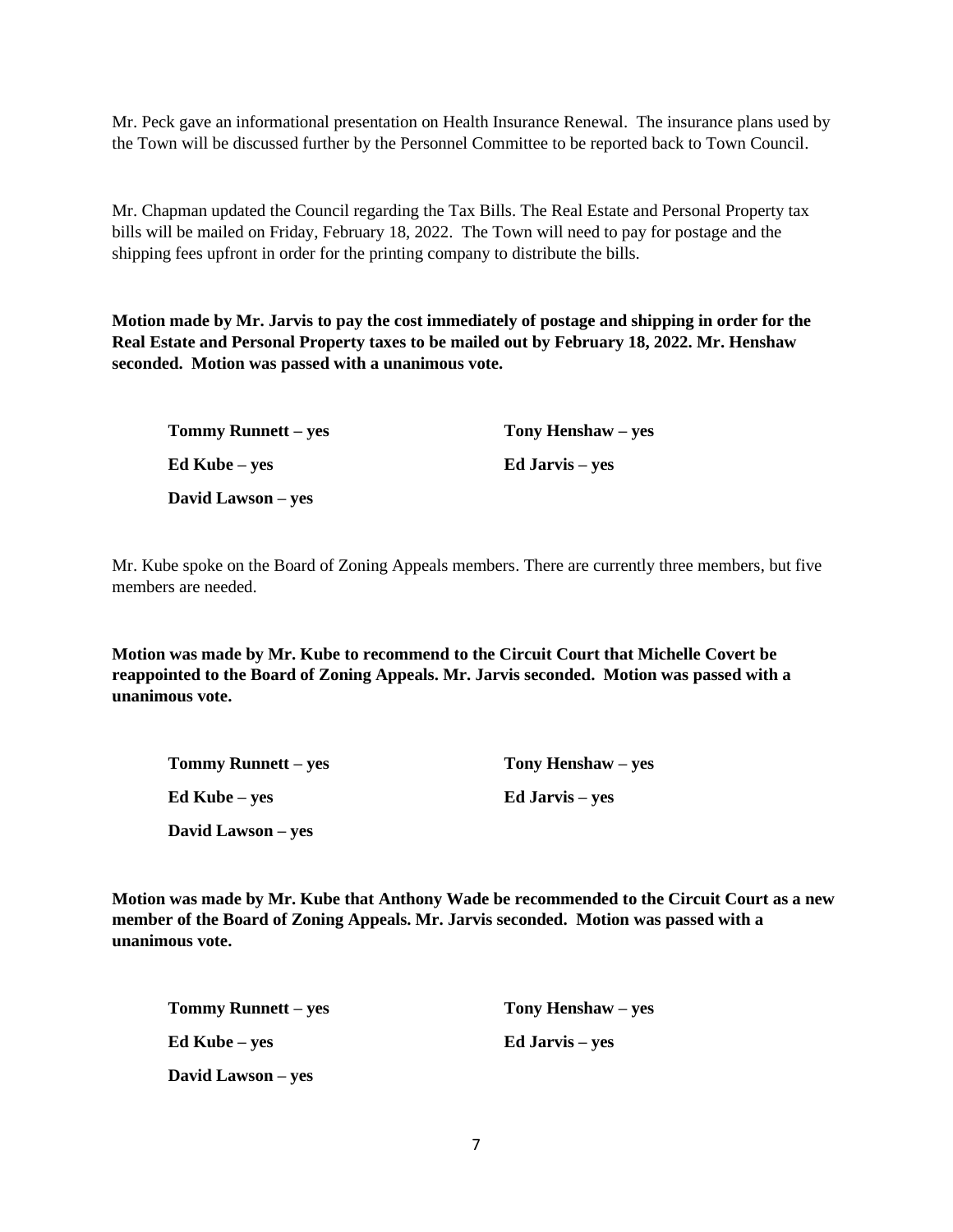**Motion was made by Mr. Lawson to go into closed session 2.2-3711A8 for the discussion of the legal options for Ivy Lane and for the compensation of the Interim Town Manager and the performance of three specific Town employees. Mr. Henshaw seconded. Motion was passed with a unanimous vote.**

| <b>Tommy Runnett</b> – yes | Tony Henshaw – yes     |  |
|----------------------------|------------------------|--|
| Ed Kube – yes              | <b>Ed Jarvis</b> – yes |  |
| David Lawson – yes         |                        |  |

**A corrected Motion was made by Mr. Jarvis to go into closed session 2.2-3711A8 for the discussion of the legal options for Ivy Lane and section 2.2-3211A1 for compensation of the Interim Town Manager and the performance of three specific Town employees. Mr. Henshaw seconded. Motion was passed with a unanimous vote.**

| <b>Tommy Runnett – yes</b> | Tony Henshaw – yes     |  |
|----------------------------|------------------------|--|
| Ed Kube – yes              | <b>Ed Jarvis</b> – yes |  |
| David Lawson – yes         |                        |  |

**Go back into open session**

**Motion was made by Mr. Jarvis to reconvene and certify that only the matters identified in the motion to go into closed meeting were heard, discussed or considered. Mr. Henshaw seconded. Motion was passed with a unanimous vote.** 

| Tommy Runnett – yes | Tony Henshaw – yes |
|---------------------|--------------------|
| Ed Kube – yes       | Ed Jarvis – yes    |
| David Lawson – yes  |                    |

**Motion was made by Mr. Jarvis to approve the Interim Town Manager's contract to be retroactive from January 18, 2022. Seconded by Mr. Kube. Motion was passed with a unanimous vote.**

| <b>Tommy Runnett – yes</b> | Tony Henshaw – yes     |  |
|----------------------------|------------------------|--|
| Ed Kube – yes              | <b>Ed Jarvis</b> – yes |  |
| David Lawson – yes         |                        |  |